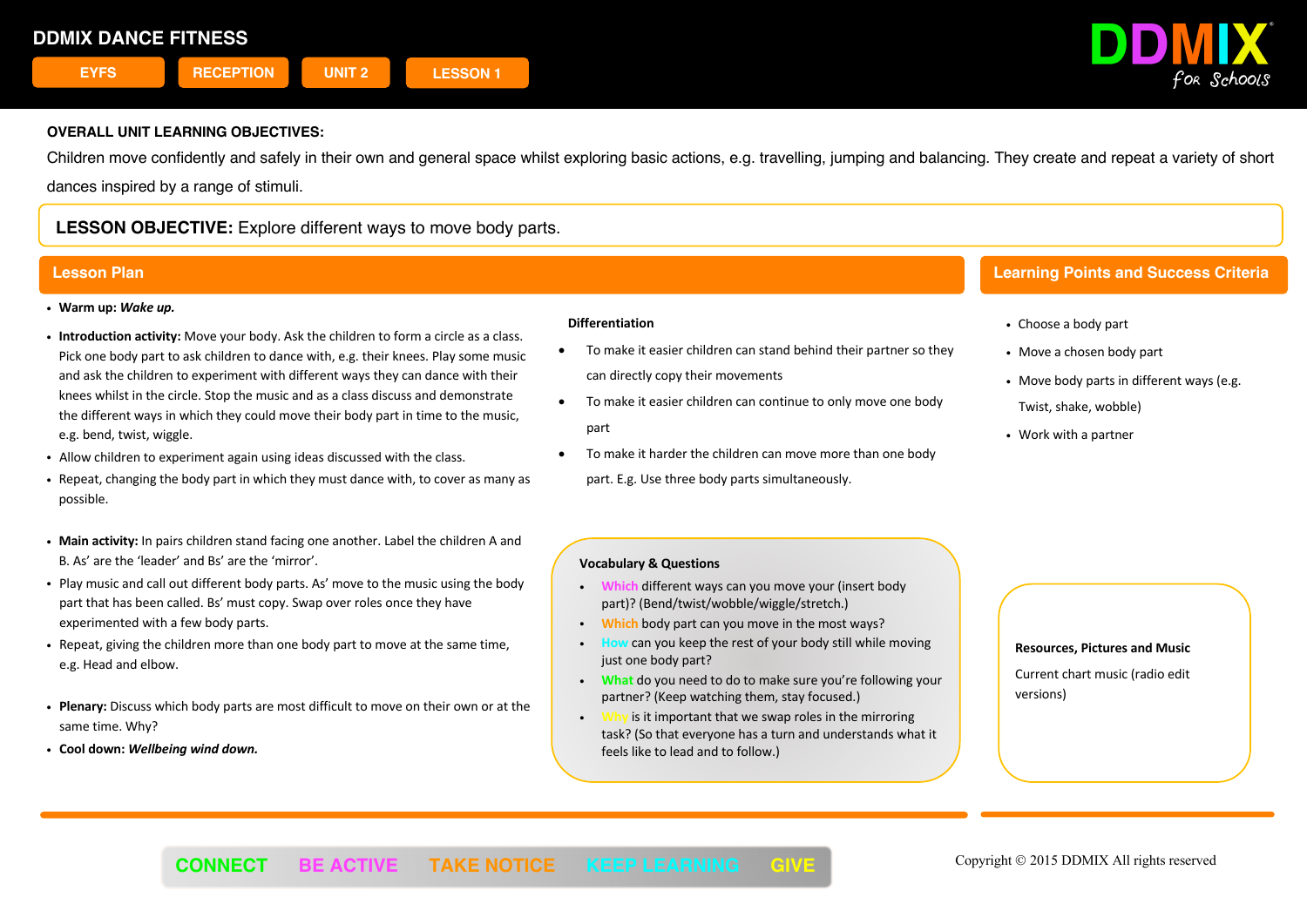

Children move confidently and safely in their own and general space whilst exploring basic actions, e.g. travelling, jumping and balancing. They create and repeat a variety of short dances inspired by a range of stimuli.

**LESSON OBJECTIVE:** Explore moving different body parts in contrasting ways, in relation to stimuli.

- ! **Warm up:** *Wake up*
- ! **Introduction activity:** *Shapes.* Play game adding a condition to each travelling movement, e.g. walking like a jerky robot, tip toeing on prickly thorns.
- ! **Main activity:** Gather children in a circle and explore different ways the children can move their body parts, e.g. move knees soft like a feather, move your elbows like a wobbly jelly, move your feet like a strong giant.
- . Progress to move two body parts using the same characteristic, e.g. Soft.
- ! Split the class into four groups. Give each group a picture (Soft, strong, wobbly, jerky). Children choose movement that represent the given picture.
- ! Each group performs their movement to the rest of the class. Children attempt to guess which picture the groups were given.
- ! Discuss how the children moved their bodies. Repeat by giving groups different pictures.
- ! **Plenary:** Discuss the movements group used to represent their stimuli. Highlight groups that used creative ways of using their bodies to show the characteristics of given stimuli.
- ! **Cool down:** *Wellbeing wind down.*

### **Differentiation**

- To make it harder, move two different body parts simultaneously using different movement characteristics.
- To make it harder, combine two different movements.

## **Lesson Plan Learning Points and Success Criteria**

- Identify the stimuli (picture)
- Decide on characteristics to represent
- the picture/word
- . Move body parts using the characteristics

### **Vocabulary & Questions**

- ! **What** does the picture make you think of?
- body parts could you move?
- could you move your body to show the characteristics of the image?
- ! **Can** you correctly guess which image the group had to represent? What did the group do to make it clear?
- ! **How** did your group choose which movement to perform to suit your picture?

l

#### **Resources, Pictures and Music**

Current chart music (radio edit versions)

Picture cards: Strong, soft, wobbly, ierky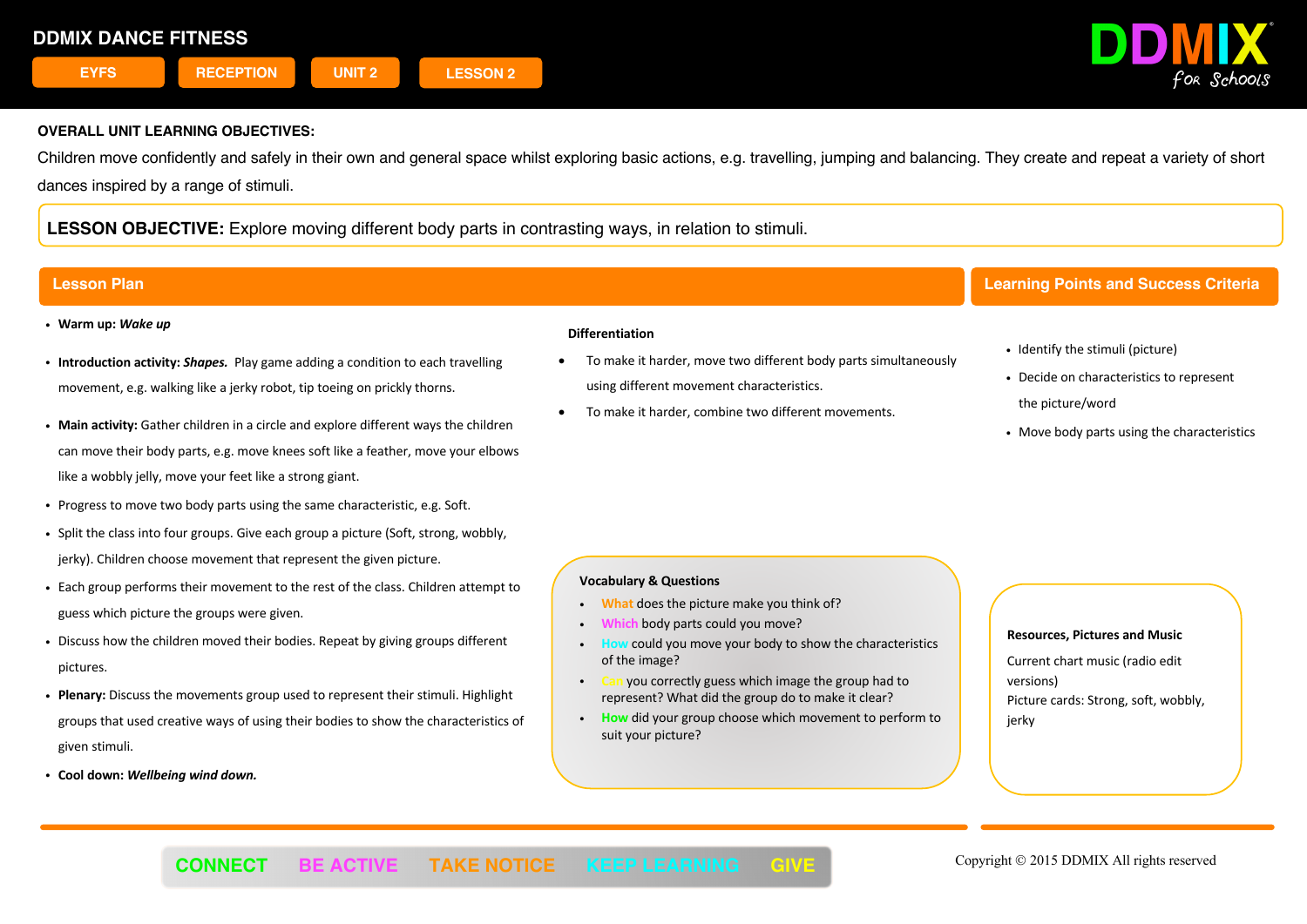

Children move confidently and safely in their own and general space whilst exploring basic actions, e.g. travelling, jumping and balancing. They create and repeat a variety of short dances inspired by a range of stimuli.

**LESSON OBJECTIVE:** Create a simple dance sequence using movements inspired by specific characteristics.

- ! **Warm up:** *Wake up*
- ! **Introduction activity:** Recap the different characteristics of movement from the previous lesson. (soft, strong, wobbly, jerky)
- ! **Main activity:** As a class, children pick a characteristic of movement (e.g. Strong) to create a short dance sequence with the teacher to include: A travelling movement, a movement using the upper body and a lower body movement. (This can be linked to a specific theme if required)
- ! Recap each movement as it is added on, encouraging the children to count with you. For example:
	- 8 marches
	- 8 marches shoulder shrugs (8 counts)
	- ! 8 marches shoulder shrugs Knee bends (8 counts)
	- Practise sequences and perform as a group
- ! Repeat exercise using a contrasting characteristic of movement, e.g. soft. Perform them consecutively to highlight the difference between the movements. Repeat for other characteristics (e.g. wobbly and jerky)
- ! **Plenary:** Discuss which movements worked well? How where the children able to emphasise the difference between the characteristics of movement despite using the same dance sequence.
- ! **Cool down:** *Wellbeing wind down.*

#### **Differentiation**

- To make it easier, move one body part at a time to enable the children to focus on moving their body to the 8-count beat).
- To make it harder, add arm movements to the travelling movements.
- To make it harder, perform all four sequences consecutively with no break.

# **Lesson Plan Learning Points and Success Criteria**

- . Select characteristics of movement (e.g. soft)
- . Apply characteristics to movements (e.g. slow, gentle)
- Perform movements using characteristics
- Perform movements changing characteristics

### **Vocabulary & Questions**

- different travelling movements could you suggest?
- parts of your upper body can you move? Which parts of your lower body can you move?
- ! **How** do you show strength in a movement? (Sharp, clear shapes.) How can you perform a movement in a soft way? (Slowly, gently.)
- ! **Did** you notice the change in the way your body moved to show the different characteristics?
- ! **When** we practice as a group, how can we make sure we're all dancing together? (Use counts, keep focused on task.)

Ī

### **Resources, Pictures and Music**

Current chart music (radio edit versions) Picture cards: Strong, soft, wobbly, jerky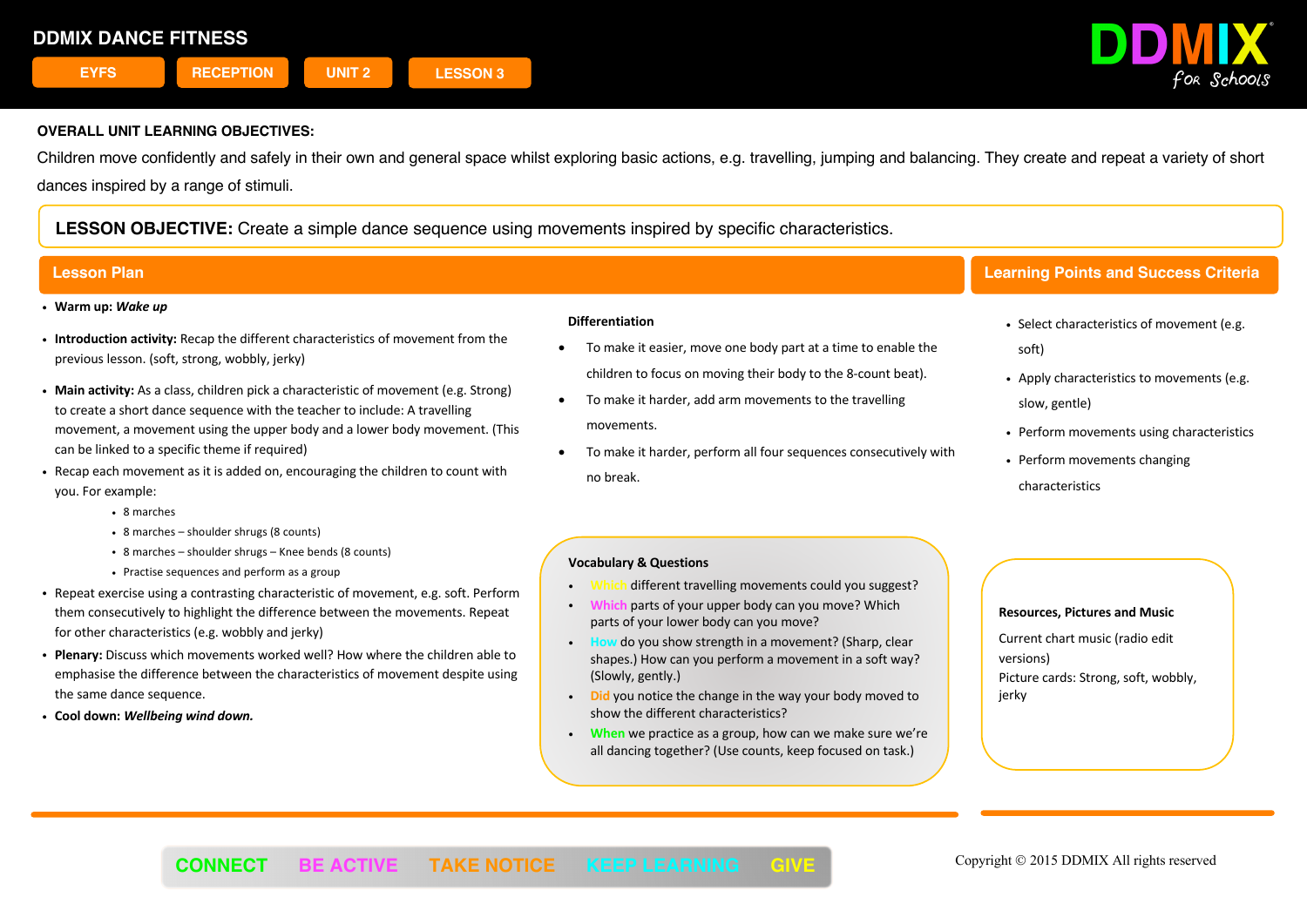

Children move confidently and safely in their own and general space whilst exploring basic actions, e.g. travelling, jumping and balancing. They create and repeat a variety of short dances inspired by a range of stimuli.

**LESSON OBJECTIVE:** Explore gesture using a variety of body parts.

- ! **Warm up:** *Wake up* using different gestures e.g. Waving hello, yawning.
- ! **Introduction activity.** In a circle, the teacher demonstrates some basic actions for children to guess how the teacher is feeling or trying to convey.
- ! e.g. Rubbing stomach (I'm hungry), stretch and yawn (I'm tired). Explain that a gesture is a movement of part of the body to express an idea or feeling.
- ! Allow the children to take the teachers role and choose which action for the rest of the class to guess.
- ! **Main activity:** Explain that we use gestures along with our other actions/movements to help tell a story in dance.
- ! Link gestures with travelling movements to tell a story.
- . Ask the children to think of an event such as going shopping.
- ! Ask the children to travel however they want from one side of the room to the other for 8 counts, e.g. skipping.
- The children pick a gesture to perform on the spot for 8 counts after their travelling movement. The gesture needs to
- ! help the children tell a story. E.g. they have skipped to the shops and they appear closed so they stop to check the time
- on their watch.
- $\cdot$  8 skips 8 taps on their watch
- ! Continue this process to create 4 or 5 consecutive movements, making sure that a story is being built.
- ! Practise and perform in two halves to allow children to see what they have created as a group.
- ! **Plenary:** Discuss the gestures chosen. How did the children know what was happening in the story? How can they make the gestures clearer?
- ! **Cool down:** *Wellbeing wind down.*

### **Differentiation**

- To make it easier repeat the same movement and gesture
- To make it harder, add arms to the travelling movements and build a story to link the movements and gestures in small groups.

# **Lesson Plan Learning Points and Success Criteria**

- Demonstrate a gesture to show an idea/feeling
- Choose a story or action to demonstrate
- Link travelling movements and gestures together
- Use facial expressions

## **Vocabulary & Questions**

- ! **What** is a gesture? (A movement of part of the body to express an idea or feeling.) Why do we use gestures in a dance? (To help tell a story).
- ! **How** do you know that I am hungry/tired/happy etc.? (Rubbing stomach, yawing/stretching/rubbing eyes/smiling)

l

- **body part will you move to show a specific** idea/feeling?
- ! **How** can you use your face to help tell the story?
- the gesture big enough for everyone to see?

#### **Resources, Pictures and Music**

Current chart music (radio edit versions)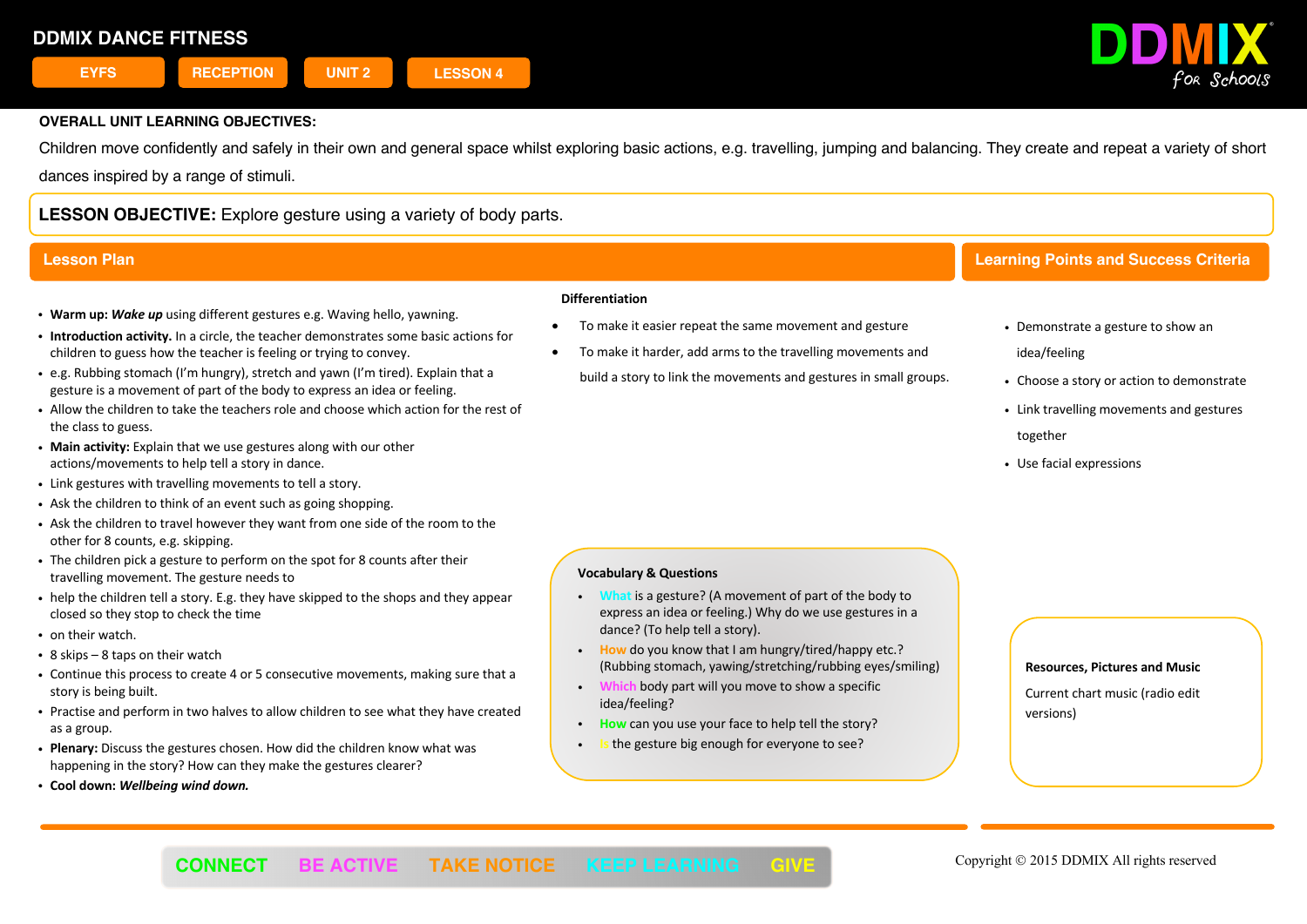

Children move confidently and safely in their own and general space whilst exploring basic actions, e.g. travelling, jumping and balancing. They create and repeat a variety of short dances inspired by a range of stimuli.

# **LESSON OBJECTIVE:** Use gestures and movement to convey a character.

- ! **Warm up:** *Wake up* using different gestures form the previous lesson. E.g. Waving hello, yawning.
- ! **Introduction activity.** Teacher chooses a traditional tale/story, for example; Jack and the Beanstalk. Introduce the four characters and pick a suitable gesture and movement (a motif) to represent each of them.

Jack, Giant, Mother and beanstalk.

- $\bullet$  Jack climbing (4 counts) hand to head to search for the giant (4 counts)
- $\cdot$  Giant stamping (4 counts) holding nose to stop smelling (4 counts)
- ! Mother waggling finger to tell off Jack (4 counts) Use arms to chop the tree down (4 counts)
- . Bean stalk grow up tall (4 counts) followed by a contrasting drop to the floor (4 counts)
- Practise the motif for each character.
- ! **Main activity:** Divide the class into four, one group for each character and allow them to recap their character's movement and gesture.
- ! Additionally, ask the children to create a still position for their character to hold.
- ! Teacher calls out different characters in a random order. Groups respond to the teacher's command by performing their character motif when it is their turn.
- . Teacher now tells the story. Children must begin in their character still positions and remain in these positions until they hear their character name mentioned in the story. Every time they hear their character name, they must demonstrate the movement and gesture.
- ! **Plenary:** Discuss which was their favourite character in the story? Why? Which movements were the most difficult? How did you make the gestures and movements show your character?
- ! **Cool down: Growing**. Ask the children to be as big they can be so that they are covering as much space as possible standing up. Encourage them to stand with their feet and arms as wide apart as they can. How much space can they cover? Beginning from a small crouch on the floor, give the children 16 counts/beats to grow as big as they can. Using 16 counts again, repeat to melt back into the crouch position. Repeat using 8 counts to make it quicker. Encourage the children to count with you. Use every count of the beat so that you are always moving.

#### **Differentiation**

- To make it harder, use facial expressions with the gestures
- To make it easier, perform the motifs together as a class
- To make it harder, groups hold their character position while they wait for their character to be called out.
- To make it harder, groups change to a different statue position every time a movement and gesture is demonstrated.

# **Lesson Plan Learning Points and Success Criteria**

- ! Choose a character
- Use an appropriate gesture
- Use appropriate movement
- Use stillness to hold a character position

### **Vocabulary & Questions**

- ! **In** which different ways can you express a character to the audience? (Movement, gesture, stillness)
- ! **Which** words would you use to describe the character?
- ! **How** does that character move? Which gesture could you use to help tell the character's story?
- ! **How** does your group think your character would look if they were frozen? (To help encourage a still position.)
- ! **What** do you need to do to ensure you correctly react to your character's cue during the story telling? **(**Listen, focus, make movements clear, perform only for 4 counts.)

### **Resources, Pictures and Music**

Current chart music (radio edit versions) Pictures of your chosen traditional tale characters Music for the story e.g. Edvard Grieg – In the Hall of the mountain